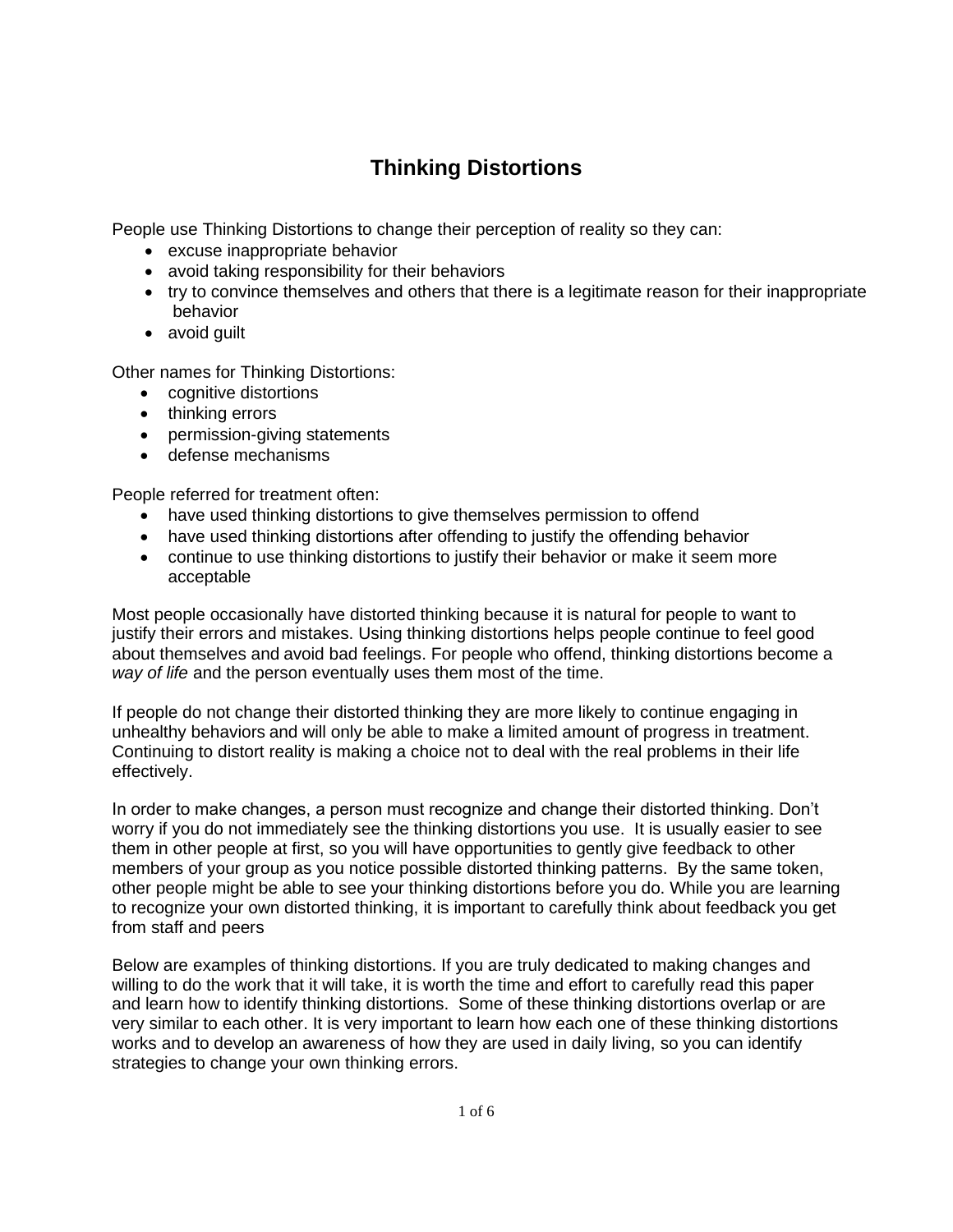## **The Thinking Distortions**

**Acting Out**-This is when a person reduces their feelings of tension, anger or fear by behaving in inappropriate ways. *Example: Starting a fight to avoid facing uncomfortable feelings. Vandalizing or stealing property to feel powerful and in-control.* 

**All or Nothing Thinking**-This is when a person uses words like "always" and "never," "everyone" and "no one," "everything" and "nothing." People are either "good" or "bad." If something isn't perfect, it's terrible. If someone doesn't "love" you, they probably "hate" you. The person sees things as black or white, because it seems easier and safer to see them that way than in the shades of gray that most things really come in. *Example: "There is no point in talking. No one ever listens". "I will never re-offend."*

**Assuming (Mind reading)**-This is when a person spends a great deal of time assuming what others think, what others feel, what others are doing. Typically this person does not check the facts, the person decides and jumps to conclusions before all the evidence is in. *Examples: "I didn't call because I knew I would be excused since it was my father's funeral." "Well, it's September, and I knew my kids would need school clothes. The 'no-contact' order wouldn't apply in this case since my wife needs money." "I am mad at my partner for not knowing what is wrong with me even though I have not communicated that I am upset. I believe my partner should just know that I am mad and why."* 

**Blaming**-This is when a person puts the blame on others for their problems. Blaming is an excuse to not solve a problem and is used by the person to excuse their behavior. It can also lead to a build-up of resentment toward someone else for "causing" whatever has happened. *Example: Blaming the probation officer for not letting you leave the county instead of recognizing you have lost the privilege as a result of the crime you committed. "I don't have my assignment with me because my partner didn't put it out on the table for me to bring in." "The trouble with you is you're always looking at me in a critical way."*

**Defensiveness**-This is when a person is selective, closed-minded, and self-righteous. The person shuts down, and may be argumentative. The person may blame others, or put others down to deflect any confrontation. The person stops listening to what others have to say, and often interrupts others to get their point across. *Example: Arguing with group members when receiving feedback on an assignment. Comments like "yes…BUT…"*

**Displacement**-People use displacement when they have feelings toward one person that they don't feel safe expressing to them, so instead they put those feelings onto someone else. *Example: Feeling stressed about an upcoming court date, you pick a fight with your wife. You're angry with your boss but are afraid you would get fired if you tell him off, so you yell at your children when you get home.*

**Drama-Excitement**-This is when a person is not getting their needs met directly, so they do anything and everything for drama and excitement instead. To the person using dramaexcitement, boredom is the main evil. Excitement is generated at anyone's expense. The person using this technique may instigate fights and stand back as an innocent bystander. Perhaps the person provides upsetting information to others to set up the fight.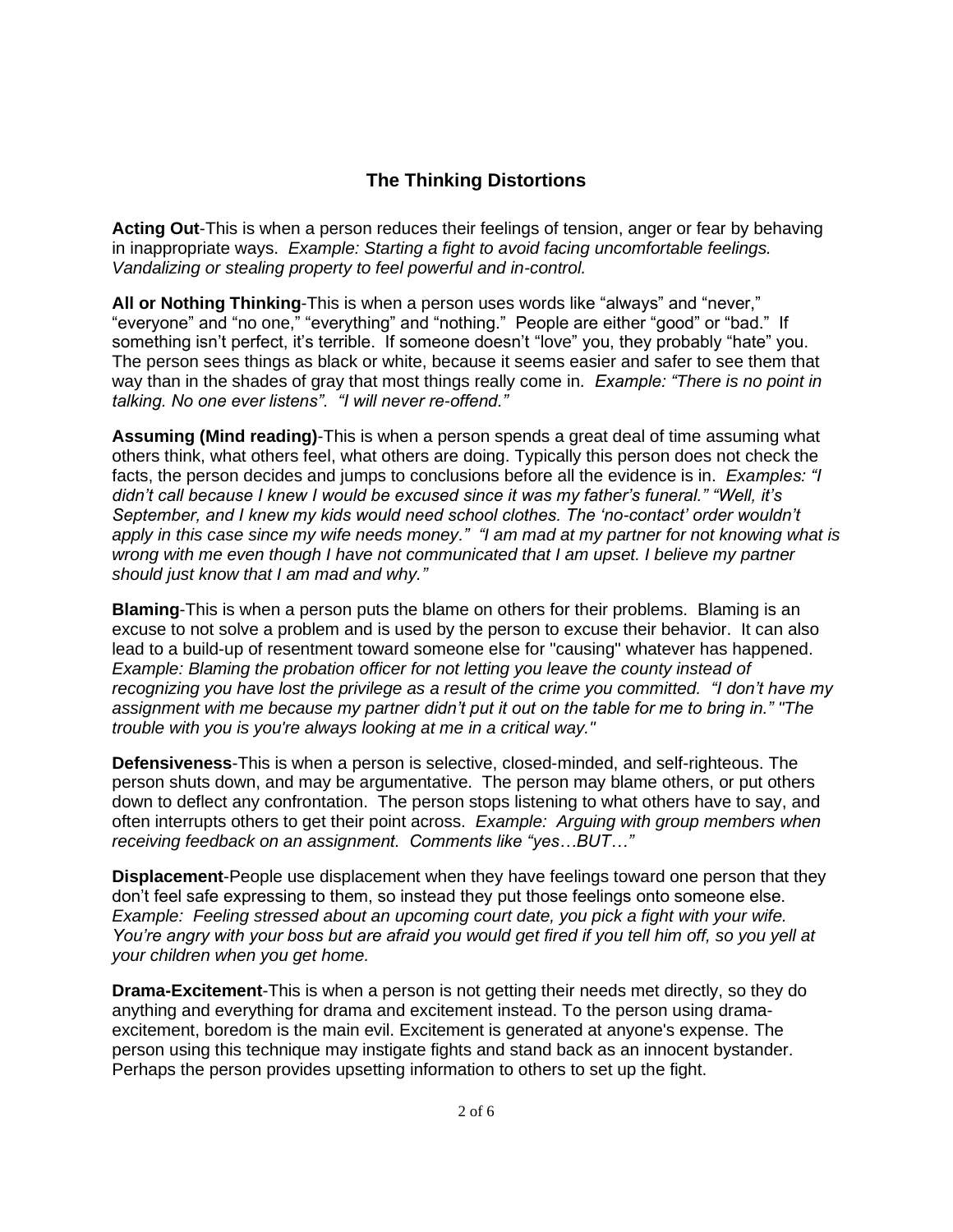**Excuse Making**-This is when a person makes excuses, especially when being held accountable for their actions. Excuses are a means of finding a reason to justify behavior. The person has a reason for everything, and will carefully concentrate on the reason or the excuse that something has happened, rather than accepting responsibility for what has happened. *Examples: "I'm dumb - I couldn't help it." "I don't know." "I was never loved." "My family was poor." "My family was rich." "She/he did not say stop." "I had a bad attorney." "I've never been able to read very well."*

**Entitlement**-This is when a person believes if they want something, they automatically deserve it and if anyone tries to interfere with having it then they are being unfair and unreasonable. *Example: "I want treatment to be quick and easy. I want it to be over with. If my therapist disagrees, he or she is holding me back and being unfair." "If I want it, its mine."*

**Fact Stacking**-This is when a person may be telling the truth, but they are only focusing on the facts that make them look better. The person arranges the facts for his/ her benefit. *Example: "My daughter came into my room and demanded to sleep with me. This happened on the night I molested her." (Additional fact omitted by the offender: A thunderstorm had terrified the child and the child was seeking safety and security due to her fears).*

**Focusing on the negative (Catastrophizing)**-This is when a person automatically expects the worst of the situation and people. The person makes things worse than they really are by focusing all of their attention on the negative and the things that can go wrong. *Example: "I won't have fun at the party because my friends are not going, so I am not going to go." "When people give me feedback on my assignments, I think they are attacking me or they don't like me, they are out to get me and I did the assignment wrong." "If I am confronted about being late to work, I start thinking I am going to be fired, I can't pay the bills, I am going to be violated on parole, I am going to jail and I work myself up into a panic."* 

**Fronting**-This is when a person presents themselves as helpful or agreeable, when they are really trying to manipulate others so that they won't be confronted. When a person is being phony or fronting by being a "nice person," they will feel something is owed back to them. Another way of fronting can be when a person uses an image or a mask. The person may go out of their way or act overly nice but there is a great deal of manipulation taking place. The person will act one way but deep down inside they are acting a certain way to get something they want. *For example; I agree and accept what the others are saying, when I'm really thinking; "If I am nice and agree with them, they will leave me alone." The expectation with this thinking error is "since I'm nice to you, you must be nice to me." "I will do my homework assignments and pretend I agree with them so that I can get out of treatment, but I really do not believe anything these people are saying to me."* 

**Grandiosity (I'm unique)**-This is when a person believes that they are special and that no one else is like them. Any information applied to other people does not apply to this person. The belief is that the person is different and the rules don't apply to them. This is a form of passiveaggressive behavior and is often used to reject help from those who care about the individual. *Example: "I know everything and I can handle things alone." "I don't need anyone, no one understands me anyway." "No one can tell me what to do." "At least I didn't rape her; I'm not as bad as the rapists." "I'm different, I need special attention."*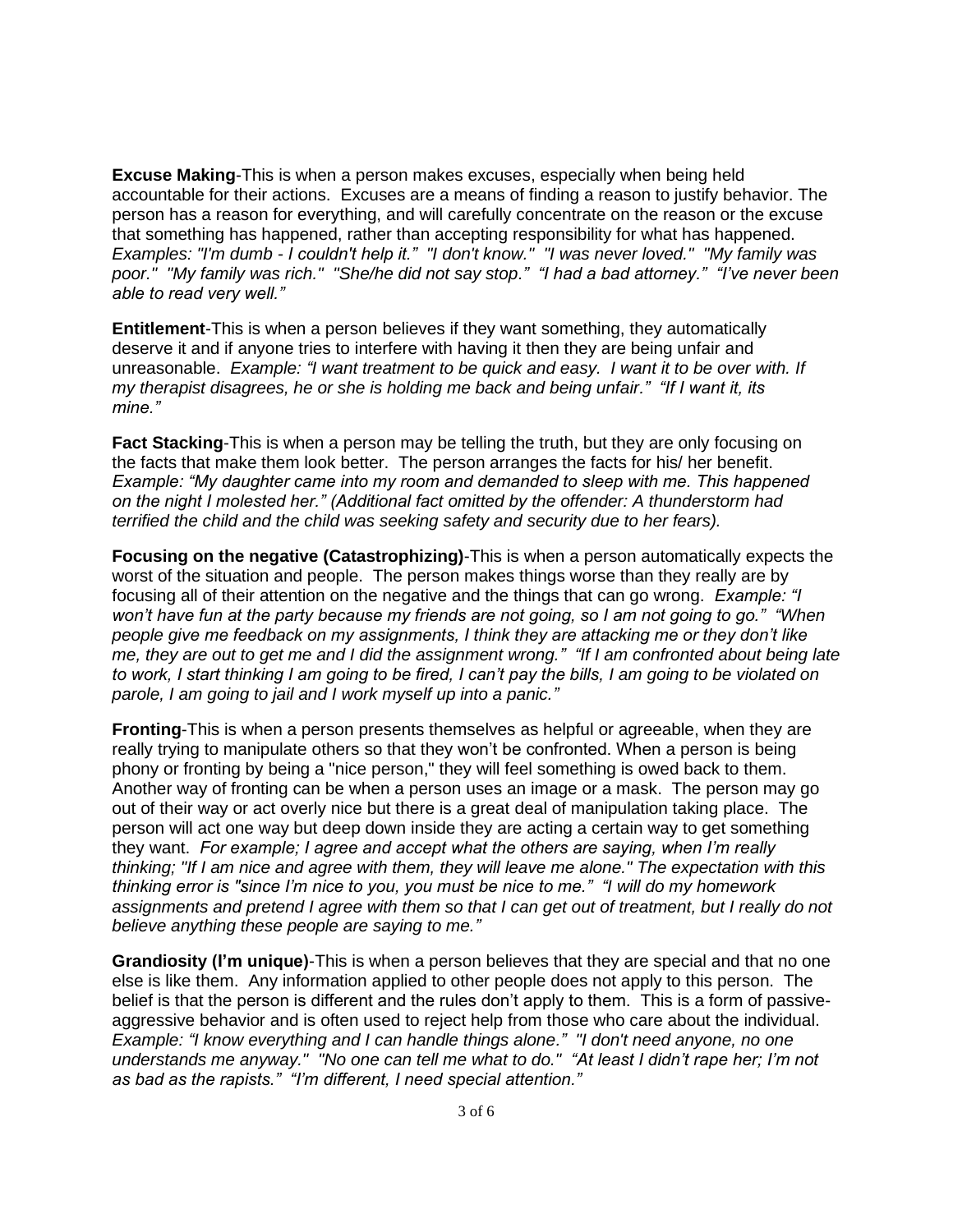**Helpless (Victim Stance)**-This is when a person thinks "poor me" when things are not going right. The person does not like to feel they are wrong. The person tries to get other people to feel sorry for them. The "pity pot" is when the person says things in order to get everyone to feel bad for them. If everyone feels bad for the person, they will not confront the person. The person playing the victim interacts with others to invite either criticism, or rescue, from those around them. *Examples*: *"No one likes me, I have no friends." "I did it because I was abused and everyone has been mean to me all of my life." "Why should I ask questions, my questions are never right." "My family doesn't talk to me anymore and they will be better off with out me."*

**The Hop-overs**-This is when a person diverts the conversation to something more comfortable. Hop-overs are also known as sidetracking or "changing the subject." If the person is asked about one issue, s/he may "hop-over" to another issue or an issue that is related, but never answer the specific question asked. The person, by hopping over the real question, often can have control over others if others respond to the question they asked. Hop-overs allow the person to keep everyone else moving about, answering questions while he/she avoids dealing with the issue at hand. crime that has been committed. *Example: Question: "Why didn't you complete your assignment?" Answer: "Are you aware that there are some treatment programs in the state of New York that do not require written assignments?"*

**Intellectualization**-This is when a person's experiences have both cognitive (thinking) and emotional (feeling) elements and the person only pays attention to the cognitive piece, while ignoring the emotional portion. The person analyzes their problems in rational ways to avoid their feelings. *Example: Saying with a straight face without tears or sadness, "My wife left me and I know it will be hard, but I will get along." Sometimes a person quotes books and plays or acts as a "Junior Psychologist." A person can talk about what they learn in treatment but not really internalize the information. They may recite or repeat information but the information does not have an emotional impact on them.* 

**Justifying**-This is when a person explains the reason for their behavior by saying something they did was okay because of something else. Justifying is very much like blaming or excuse making. The person using justifying as a thinking error finds a reason for any and all issues that s/he does not wish to own or take responsibility for. *Examples: "It was okay that I stole my neighbor's car because he wasn't using it anyway." "If you can, I can." "I was so lonely I had to..." "S/he yelled at me, so that is why I hit." "No one listens to me so that's why I can't do anything." "My wife wouldn't have sex with me, what's a man to do?" "He wasn't my natural son, only my stepson." "I did it because I was molested as a child."* 

**Keeping Score**-This is when a person is angry and hostile inside, but rather than working on the problems, the person will choose to deal with the anger and hostility by keeping track of mistakes others make. If the person is criticized, the person will avoid looking at the criticism and instead will attempt to keep track of the criticisms other people are receiving. The person will then calculate to find out if s/he is receiving more criticisms than others. *Example: The offender keeps track of when s/he is confronted by others and when other people are presenting their assignments the offender will confront others to "get even."*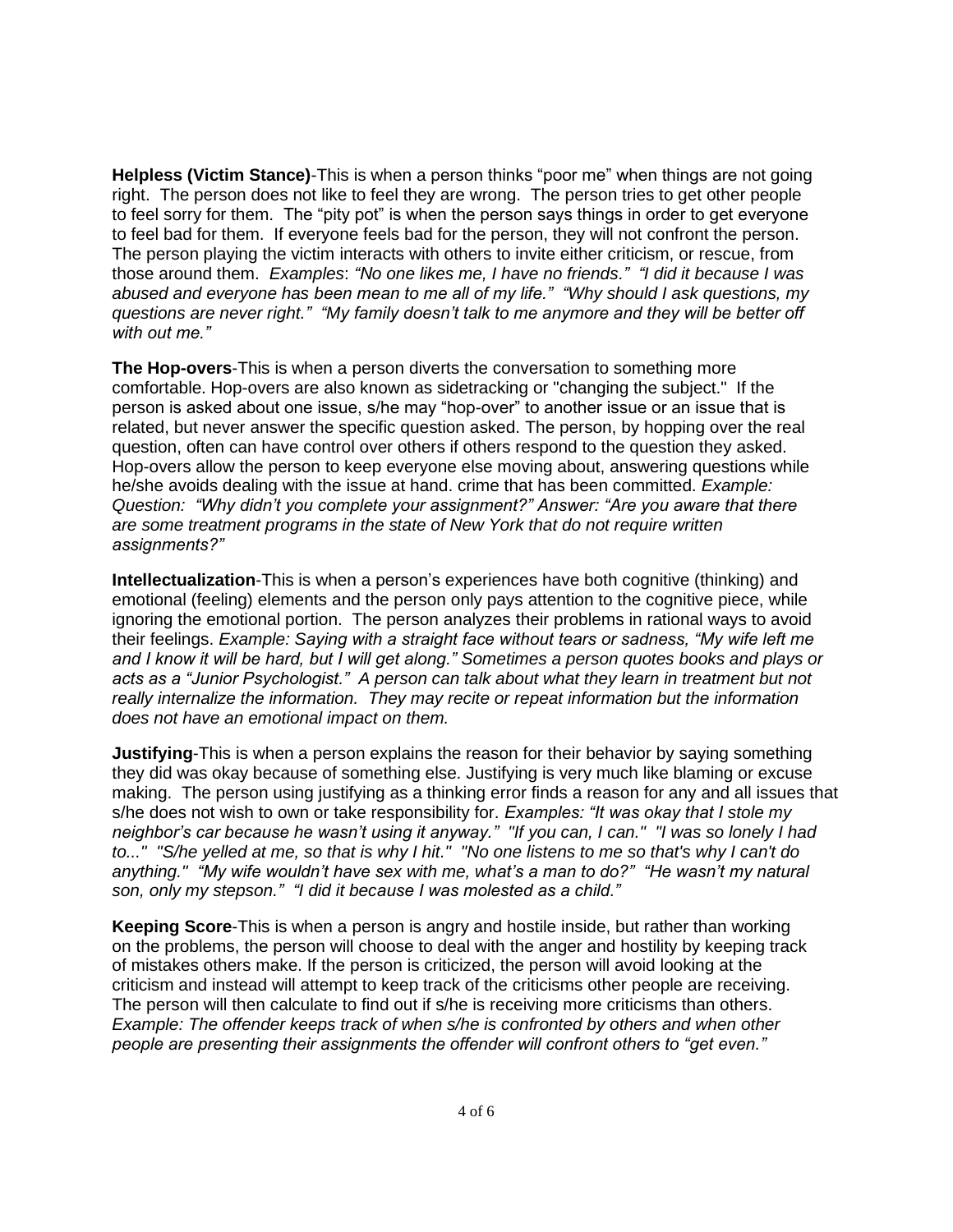**Lying**-Lying is one of the most commonly thinking errors used by people who sexually offend. Lying is a power play and is used to confuse, distort, and make fools of other people. There are two basic kinds of lies:

**Commission**-*making things up that are simply not true. This kind of lie is simple and clear. The person simply says things that are not true and that have not happened*. **Omission**-*partly saying what is true, but leaving out major sections. The person states things that are partly true, but carefully leaves out certain things. So even though what the person is saying may be true, there are many important parts that are left out.*

**Minimization**-This is when a person makes things seem smaller than they really are. This is a common thinking error. Often, the person will use words like "just" and "only" to make what they did seem smaller. Trying to reduce the act to make it seem unimportant is a way to make it seem like it is not that bad. *Examples: "I only teased her a little bit, not all the way." "I only screamed at her once." "No biggie. I don't care anyway."* "*I didn't put it in, I just fondled her." "At least I didn't molest her." "I only had sex with a 14 year old, it's not like she was a little kid."* 

**My Way**-This is when a person has a great need for power and does not want to be under the control or power of someone else. People tend to want things to be done on their own terms and under their own conditions. When this thinking error is used, people will appear to not listen to what question is being asked and will simply, when called upon, answer the question that they wanted to answer. If a certain rule has been established, the person will press the issue. *Example: "I will do it my way" (regardless of rules, regulations, and guidelines).* 

**Self-Focused**-This is when a person is very selfish and thinks of their needs before the needs of others. When the person comes into treatment, the person often needs to set up other people so that their needs are constantly being met. The person will want to do things so that they receive "pats on the head." The person wants to be noticed, coddled, and certainly wants to avoid feeling badly. *Examples: The person purposely acts in ways so that others will notice or applaud. If the offenders are to hand in written assignments to the secretary, the person who is using this thinking error will want to hand in the assignment personally to the therapist. The offender completes assignments for the purpose of gaining approval from the therapists rather than for the purpose of learning or changing behavior.*

**Power Plays**-This is when a person tries to get the upper hand whenever they aren't getting their way in a situation. *Example: Walking out of a room during a disagreement, giving up responsibilities, not completing a job that s/he agrees to do, refusing to listen or hear what someone else has to say, or organizing people to be angry at others.*

**Procrastinate**-This is when a person puts off from day to day, delays, or defers to a future time. This is done to put off the need to take action. *Example: "I will bring up the problem tomorrow. I just don't feel like discussing it now."*

**Rationalization (excuse making)**-This is when a person tells a logical (or sometimes even illogical) reason why they did what they did. It sounds like it was the reason they did it, but in reality it was not. *Example: "I skipped taking the trash out last night because it was raining" (when you had no intention of taking the trash out whether it was raining or not). Hint: ask*